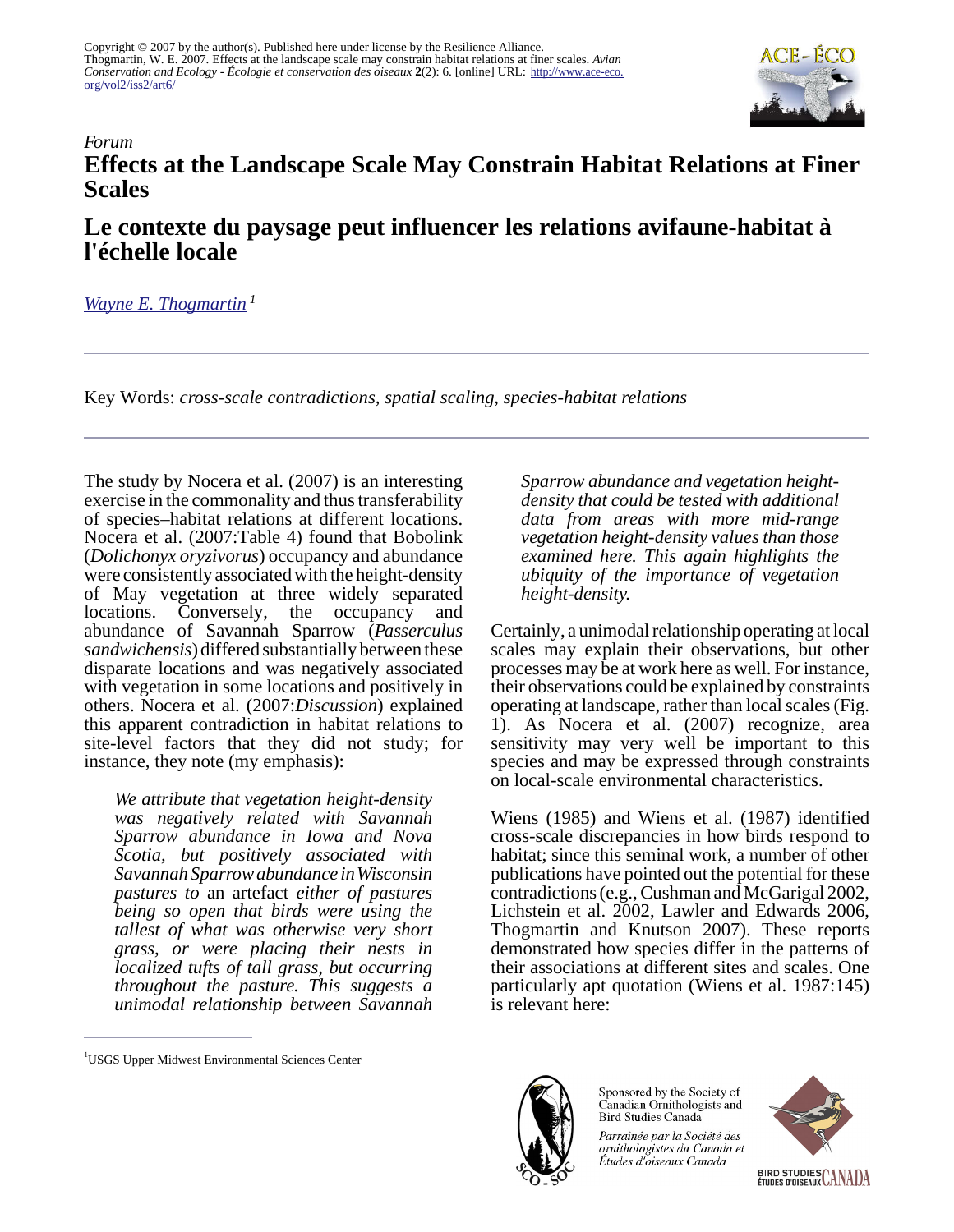**Fig. 1.** Patch area sensitivity at the landscape scale may hypothetically influence the relationship between local-scale vegetation height-density and species abundance, explaining the observed habitat relationships of Savannah Sparrow in the study by Nocera et al. (2007).



*If one attempts to derive patterns at a biogeographic scale by comparing one data set that covers a certain area and range of environmental conditions with another set that encompasses a quite different area and range, the comparison is likely to be invalid and any patterns that do emerge may be artifactual [because of] species–area effects (...) and to the inclusion of different portions of environmental gradients.*

Nocera et al. (2007:Table 1) indicated at least some degree of discrepancy in both the mean and range of vegetation characteristics among the Nova Scotia, Iowa, and Wisconsin sites (Fig. 2). The greatest discrepancy in vegetation characteristics occurred in the one variable that was most highly associated with abundance for Bobolink and Savannah Sparrow.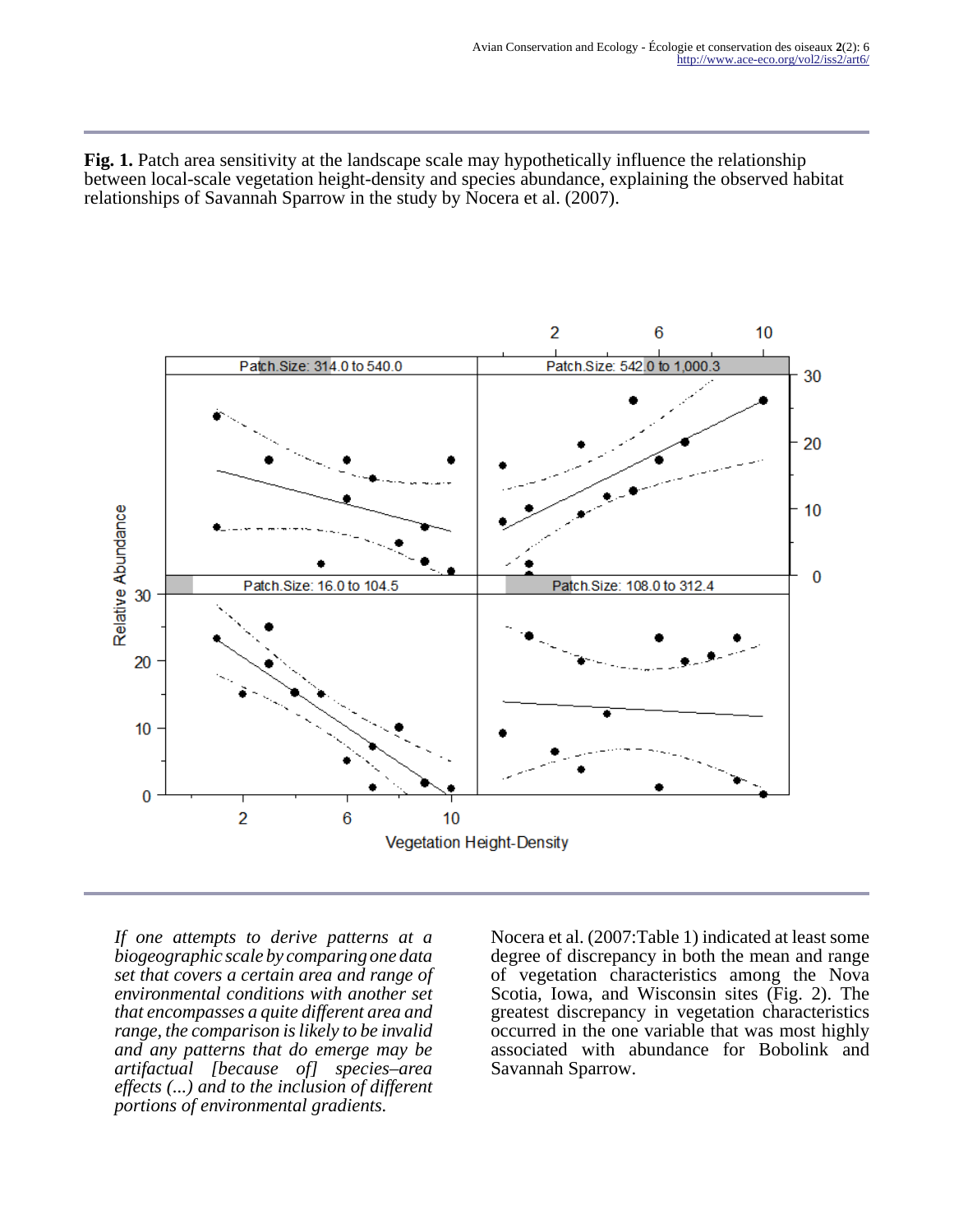**Fig. 2.** Vegetation characteristics (mean and range) at three grassland sites in North America as reported by Nocera et al. (2007). The whiskers represent the range. The reported upper maximum forb cover in Iowa was incorrectly reported, i.e., it was smaller than the mean, but I have imputed a reasonable value for this discussion.